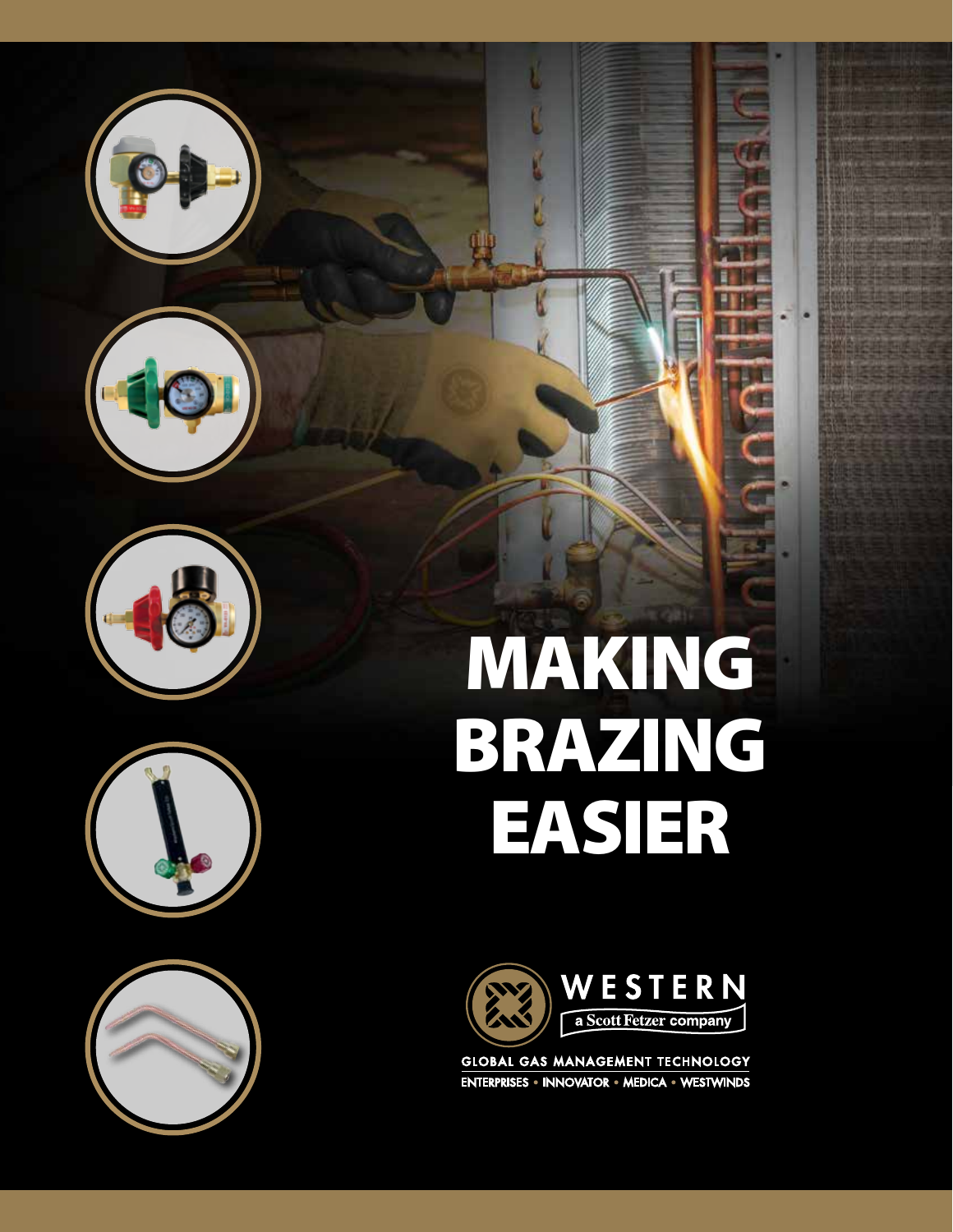## Why Use Nitrogen when Brazing HVAC Line Sets?

Nitrogen purge is an often overlooked, but critical set in 410a installations. The nitrogen displaces oxygen in the lines and minimizes formation of oxides which can dislodge and get trapped in the TXV or metering orifice, causing premature compressor failure.



Copper tubing brazed with nitrogen purge.



Copper tubing brazed without nitrogen purge. \*Notice the black oxide deposits.



### **EZBraze Outfit Contents:**

#### Description

EZBraze Outfit - Part Number VBKIT-01 Oxygen Regulator - CGA 540 Inlet Connection Acetylene Regulator - CGA 200 Inlet Connection V-Style Fine Adjustment Torch Torch Tips – Size 1 Torch Tips – Size 2 12.5' Hose with Strain Relief Caddy – Welded Metal Frame Acetylene Tank Key and Lanyard Shade 3 Glasses Striker

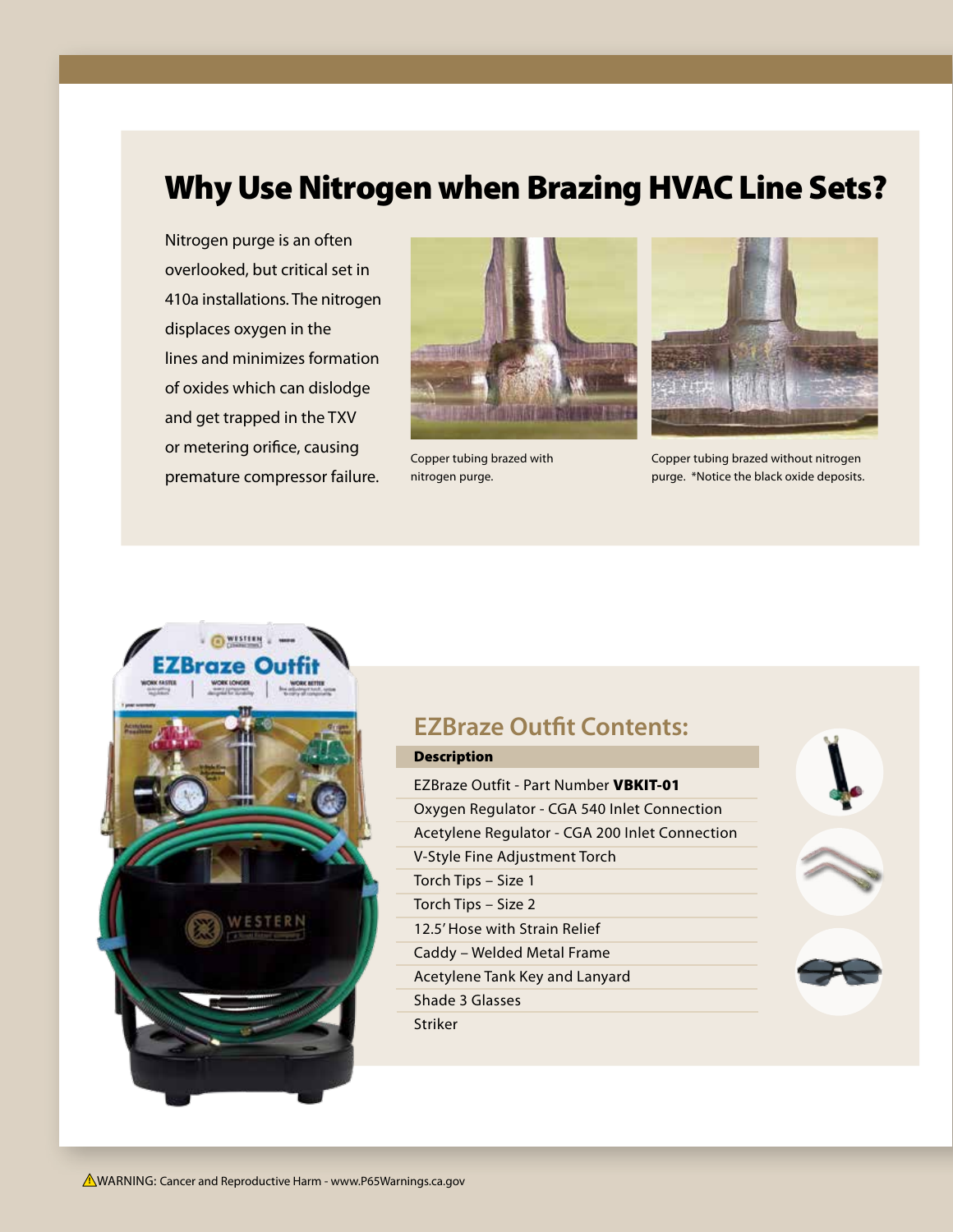

#### Nitrogen Purge Regulators

**Part No. (VN) 250-500-650 Preset Purge (25-35 CFH), Braze (3-6 CFH) and Pressure Test 250 PSI, 500 PSI or 650 PSI Settings**

- Regulator and Flowmeter in ONE
- Hand-tight Cylinder Connection
- Rubber boot protected cylinder content gauge
- CGA-580 cylinder connection
- ¼" SAE flare outlet
- Large, easy-to-read selector knob
- Rugged solid brass body
- One year warranty
- Assembled in the USA, Designed in Westlake, Ohio

| Part No.      | <b>Description</b>         | <b>PSIG</b> |
|---------------|----------------------------|-------------|
| VN-250        | Nitrogen Purging Regulator | 250         |
| VN-500        | Nitrogen Purging Regulator | 500         |
| <b>VN-650</b> | Nitrogen Purging Regulator | 650         |



#### Oxygen and Acetylene Regulators

**Part No. VO-0123 / VA-0123**

- Delivery pressure optimized for the torch and tips
- Color-coded hand-tight cylinder connections simplify installation
- Rubber boot protected cylinder content gauge
- Easy-to-read gauge for quick check of cylinder contents
- Compatible with tip numbers 0, 1, 2, and 3 and A-size torches and hoses
- Rugged solid brass body
- CGA 200 (VA-Acetylene), CGA 540 (VO-Oxygen) inlet connections
- A-size outlet connection
- UL Listed
- One year warranty
- Assembled in the USA, Designed in Westlake, Ohio

| Part No.    | <b>Description</b>          | Inlet   | <b>Outlet</b> |
|-------------|-----------------------------|---------|---------------|
| $V_0 - 123$ | Oxygen Brazing Regulator    | CGA 540 | A-size        |
| VA-123      | Acetylene Brazing Regulator | CGA 200 | A-size        |



#### Nitrogen Purge Regulators International

**Part No. (VN-55) BS3, ISO30, DIN6, DIN10 Preset Purge (12-17) LPM, Braze (1.5-3 LPM) and Pressure Test (55 Bar) Settings**

- Regulator and Flowmeter in ONE
- Hand-tight Cylinder Connection (models VN-55-BS3 & VN-55-ISO30 only)
- Rubber boot protected cylinder content gauge
- CGA-580 cylinder connection
- ¼" SAE flare outlet
- Large, easy-to-read selector knob
- Rugged solid brass body
- Three year warranty
- Assembled in the USA, Designed in Westlake, Ohio

| Part No.         | <b>Pressure</b> | Inlet            | <b>Inlet Pressure Country</b> |                    |
|------------------|-----------------|------------------|-------------------------------|--------------------|
| <b>VN-55-BS3</b> | <b>55 Bar</b>   | BS 341 #3H/T     | 250 Bar                       | UK, MdlEast        |
| VN-55-ISO30      | 55 Rar          | ISO 5145 #30 H/T | 300 Bar                       | FU                 |
| VN-55-DINS       | 55 Rar          | DIN 477-1#S      | 300 Bar                       | <b>Mainland EU</b> |
| VN-55-DIN10      | <b>55 Bar</b>   | DIN 477-1#S      | 300 Bar                       | <b>Mainland FU</b> |